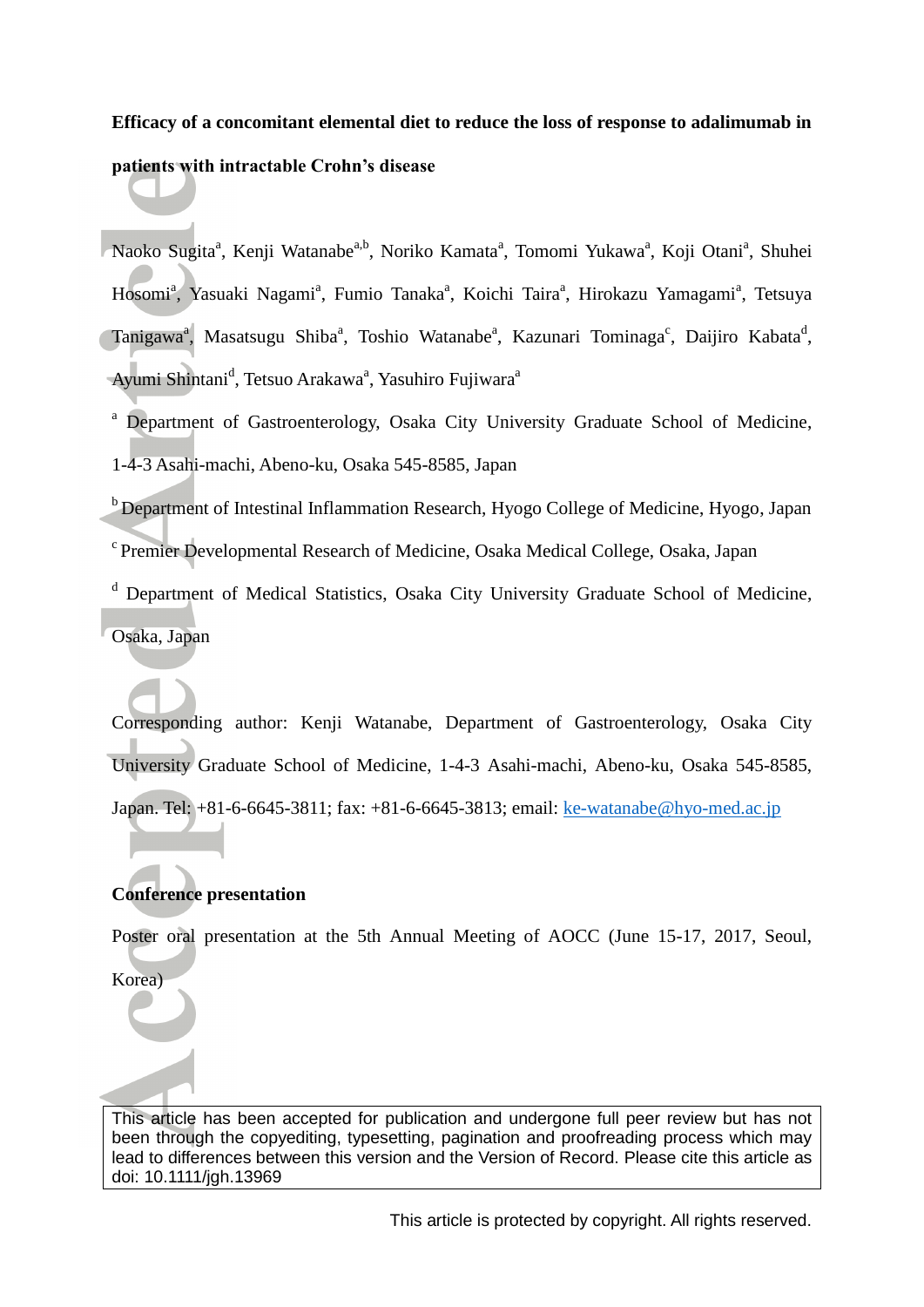#### **Conflict of interest**

Kenji Watanabe received honoraria from AbbVie Japan Co., Ltd., EA Pharma Co., Ltd., Mitsubishi Tanabe Pharma Corporation, Kyorin Pharmaceutical Co., Ltd.; Takeda Pharmaceutical Co., Ltd., JIMRO Co., Ltd. and Mochida Pharmaceutical Co., Ltd. and commercial research funding from EA Pharma Co., Ltd., AbbVie Japan Co., Ltd., Mitsubishi Tanabe Pharma Corporation; Kyorin Pharmaceutical Co., Ltd., JIMRO Co., Ltd. and Astellas Pharma Inc. ; Yasuhiro Fujiwara received honoraria from Takeda Pharmaceutical Co., Ltd., Astrazeneca Co., Ltd. and Daiichi Sankyo Co., Ltd. and commercial research funding from Ono Pharmaceutical Co., Ltd.and EA Pharma Co., Ltd.

## **Acknowledgments**

This work was supported in part by Health and Labor Sciences Research Grants for research on intractable diseases from the Ministry of Health, Labor, and Welfare of Japan.

Author contribution the conception and design of the study NS KW NK, acquisition of data NS KW NK TY SH HY, analysis and interpretation of data NS KW DK AS, drafting the article NS KW, revising the article critically for important intellectual content NS KW NK TY KO SH YN FT KoT HY TT MS TW KaT DK AS TA YF.

Acce

This article is protected by copyright. All rights reserved.